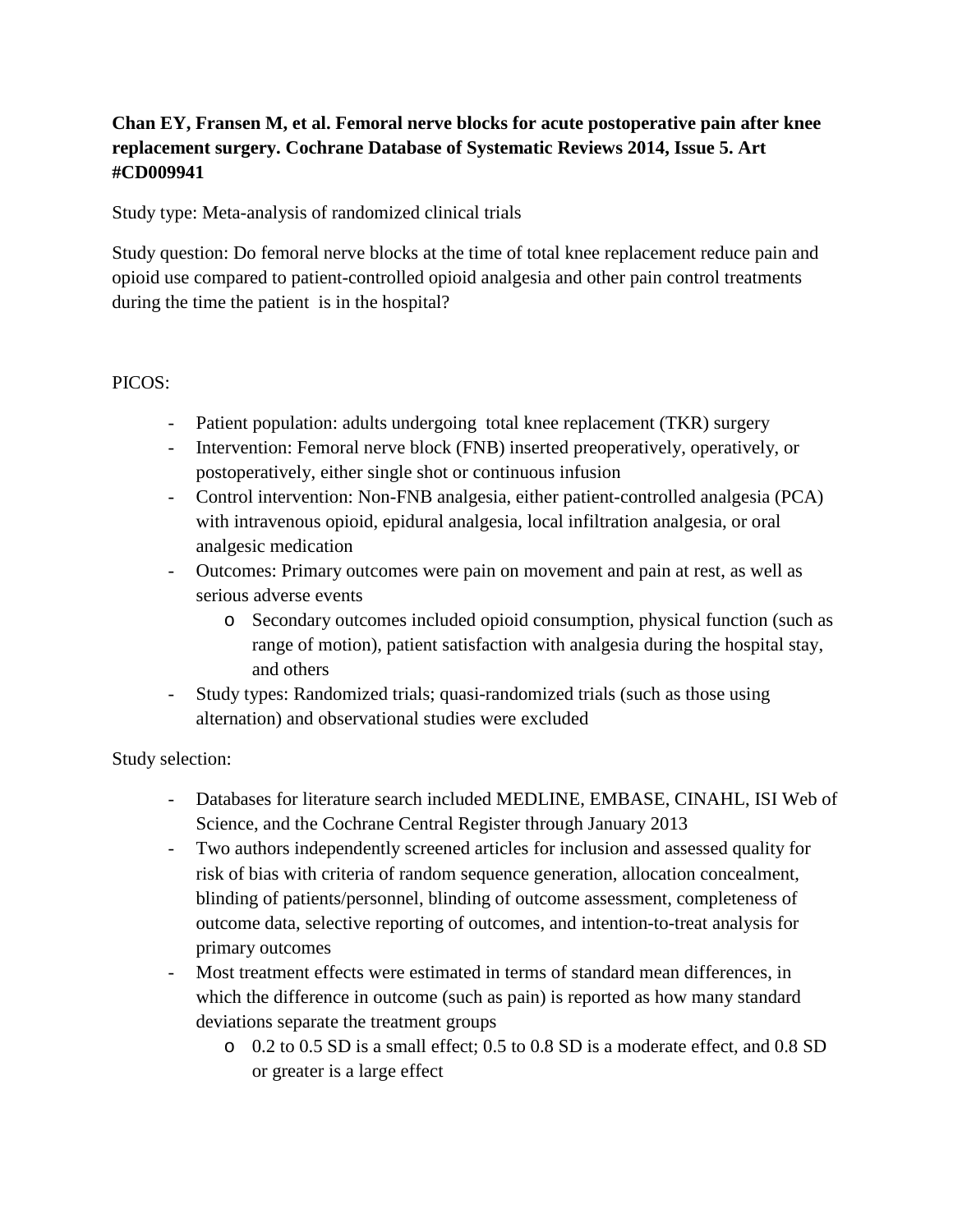- The authors assumed that the treatment effects would be heterogeneous between studies, and planned for all meta-analyses to use a random effects model

#### Results:

- The search led to a review of 87 full text articles, of which 45 RCTs with 2710 participants were selected for inclusion
- A large number of analyses were performed, many of them on the basis of single studies, but the principal analyses had enough studies to combine the results of different studies of the same intervention
	- o FNB with or without PCA opioid versus PCA opioid for pain at rest and pain on movement at 24 hours
	- o FNB versus epidural analgesia for pain at rest and on movement at 24 hours
	- o FNB versus infiltration analgesia
	- o FNB versus oral analgesia
	- o Continuous versus single shot FNB
- Many meta-analyses showed significant heterogeneity between studies, but the source of heterogeneity was a matter of large versus moderate or small effect sizes, not in the direction of the effect; that is, the combined studies almost all agreed on the direction of the effect, and differed with respect to its magnitude
- For FNB versus PCA opioid on pain at rest at 24 hours, 19 studies with 1066 participants demonstrated lower pain (0.72 SD) with FNB; at 48 hours, data from 17 studies with 957 patients demonstrated lower pain (0.64 SD) with FNB
	- o For FNB plus PCA opioid versus PCA opioid alone, 15 studies with 771 participants demonstrated less pain with FNB (0.67 SD)
	- o For FNB without PCA opioid versus PCA opioid, 5 studies with 295 participants also demonstrated less pain with FNB (0.93 SD)
	- o A similar pattern was seen with pain with movement
	- o For opioid consumption at 24 hours, 20 studies with 1152 participants demonstrated that FNB reduced opioid use by 14.74 IV morphine equivalents; the effect at 48 hours was similar (14.53 IV morphine equivalents)
- For FNB versus epidural analgesia, no difference in pooled pain scores at rest or with movement were demonstrated in the first 72 hours using 6 studies with 328 participants
	- o FNB and epidural analgesia did not demonstrate statistically significant differences in opioid use at 24 or 48 hours
- For FNB versus local infiltration with agents such as ropivacaine and ketorolac, pooled results did not show differences between FNB and local analgesia when results from 4 studies with 216 participants were combined
	- o No differences were found with respect to opioid consumption either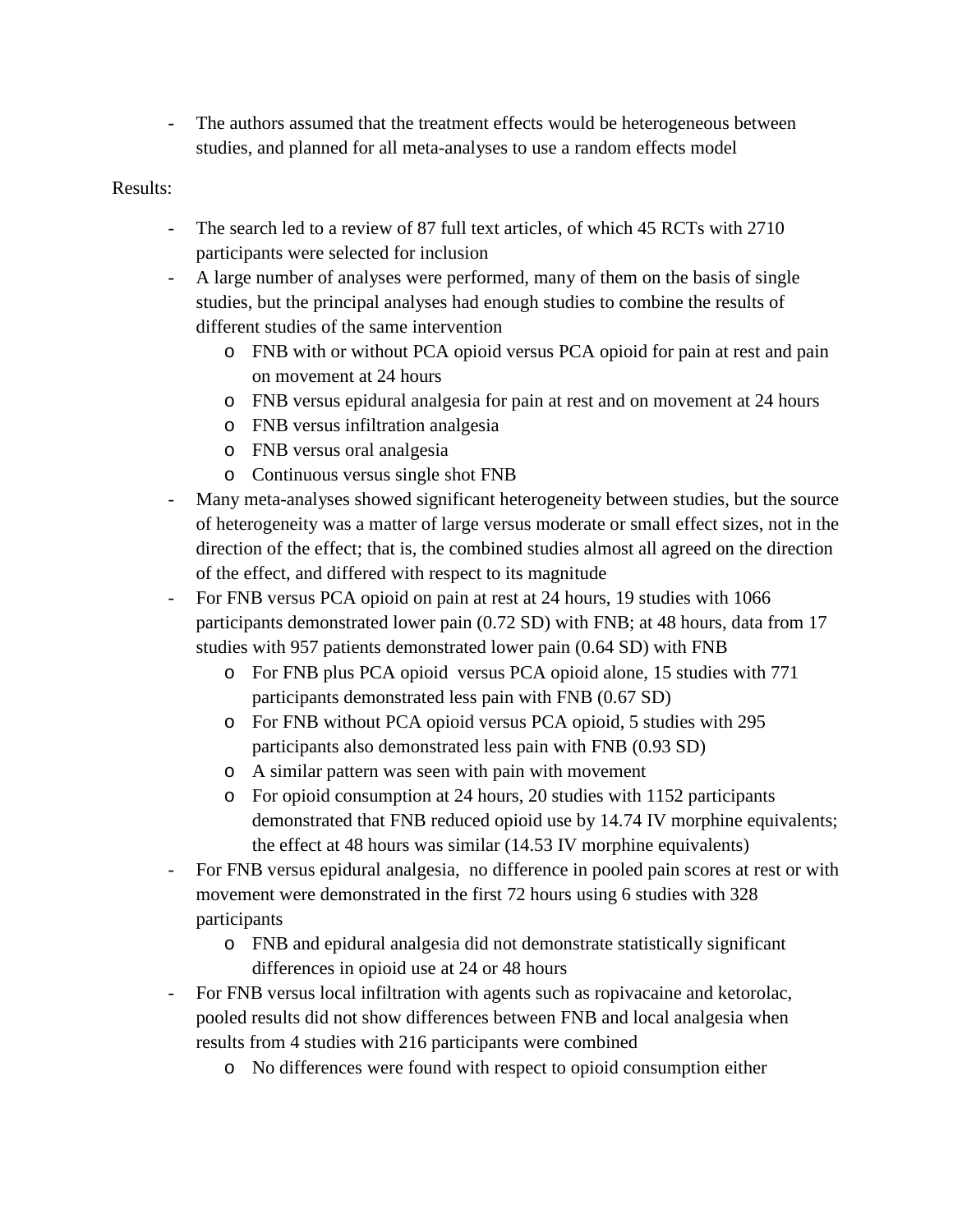- For FNB versus oral analgesia, only one study with 62 participants was included; it compared FNB with oral hydrocodone/acetaminophen with oral hydrocodone/acetaminophen alone, and found that the pain scores were lower with FNB plus hydrocodone/acetaminophen (3 VAS points at 24 hours and 2 VAS points at 48 hours); because only a single study was included and no pooling of data was possible, raw VAS differences rather than standardized mean differences were reported
- For continuous FNB versus single-shot FNB, pooled data from 4 studies with 272 participants showed less pain at rest with continuous FNB at 24 hours (0.62 SD); at 48 hours, the difference in favor of continuous FNB was 0.96 SD
	- o Opioid use was also lower with continuous FNB in 3 trials with 236 participants; at 24 hours, the difference was 13.8 mg morphine equivalent; at 46 hours, the difference was 14.6 morphine equivalents
- Some sensitivity analyses were done in which study quality features were assessed
	- o Allocation concealment was adequate in some studies and not in others; however, the comparisons of FNB with other interventions was robust to this feature
	- o Blinding was also adequate in some studies more than in others; however, although the effect sizes in favor of FNB were slightly smaller with adequate blinding, the results remained robust to this analysis

Authors' conclusions:

- Following total knee replacement, FNB is superior to PCA opioid, whether FNB is or is not accompanied by PCA opioid in reducing pain at rest and with movement
- FNB and epidural analgesia did not differ significantly with respect to analgesic effectiveness
- Continuous FNB was superior to single shot FNB for postoperative analgesia
- Effectiveness beyond 72 hours is not known because of a lack of data
- The heterogeneity of effect sizes probably arose from differences in drug concentrations, supplemental analgesics, and different local anesthetics, among other factors
- FNB, in particular continuous FNB, is likely to be favored over PCA opioid
- More research needs to be done in comparing FNB with local anesthetic infiltration, since the potential for cardiac toxicity is a matter of concern with infiltration of anesthetics

## Comments:

While the meta-analysis is very lengthy and makes a large number of subgroup comparisons, the principal results are less complex and favor FNB over PCA opioid for pain control following total knee replacement